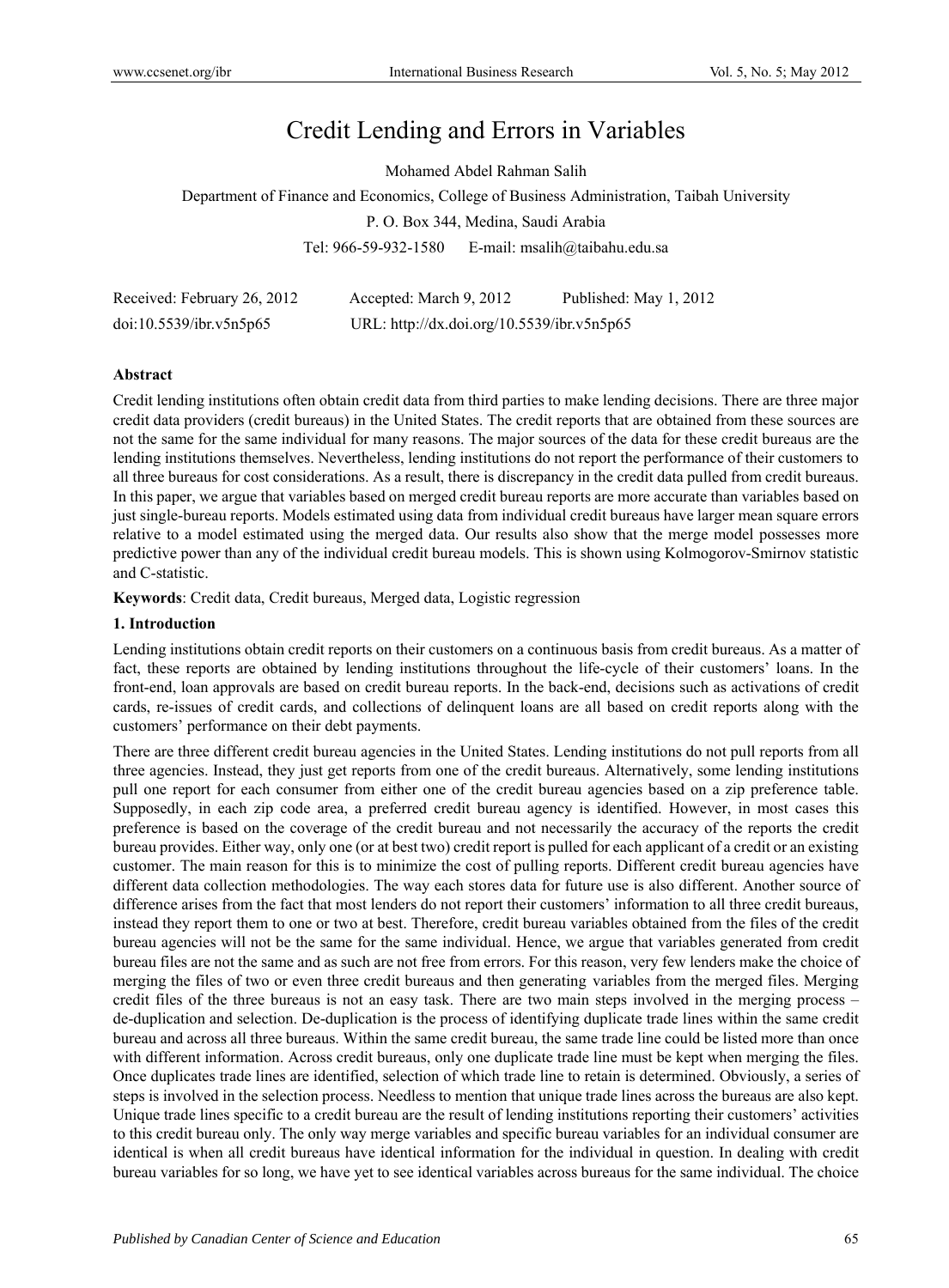of the credit bureau lenders make is not only important when deciding whether to extend loans to applicants or not, but also when using this information later in predictive modeling. If a lender uses only one credit bureau for information, then this bureau information will be used in the lender's modeling efforts at later stages of the credit life-cycle.

Using carefully designed merging algorithm, we argue that information obtained from the merged files are more accurate than information obtained from a single bureau file. We are not claiming that merged files will eliminate all the errors. It is possible that the trade line that is retained in the selection process could contain errors. Therefore, variables generated from a single bureau files are measured with errors. Merged files may also contain some errors, but to a lesser degree.

One would hope that variables obtained from a merged file will, in general, be more predictive than variables obtained from a single bureau file. There might be one exception. For example, if credit bureau 1 was used for approving applicants for loans, one would expect variables generated from credit bureau 1 file to have more prediction power than the other two bureaus files. Does this undermine the value of merge? Absolutely not, what matters here is the accuracy of the credit information of a particular applicant of credit or an existing customer. Obviously this is a case of errors-in-variables (EIV). The variables obtained from single credit bureau files are measured with errors due to the differences across bureaus mentioned above.

In an interesting article, DeVaro and Lacker (1995) describe a method of estimating logit models of discrimination under a range of assumptions about the magnitude of error in variables. They show that the bias in the discrimination coefficient varies with measurement errors and other basic model parameters. Their method basically corrects for known measurement error, and can gauge the sensitivity of parameter estimates to errors in variables. However, in practice it is difficult to measure the magnitude of the error. The present paper does not suggest estimation techniques in the presence of such errors. We, however, deal with EIV to the extent that they serve the purpose of the paper. There is a good body of literature on the subject of EIV models - see for example, Carroll, Ruppert and Stefanski, 1990, and 1995; Stefanski, and Carroll, 1985, 1987, and 1990; Fuller, 1992; Wansbeek and Meier, 2000; Hsiao and Wang, 2000; Newey, 2000; and Li 2002. Our intent here is to compare data obtained from a single bureau as opposed to data obtained from merging files of the three credit bureaus. To our knowledge, there is no published empirical evaluation of the predictive performance of a single bureau data vs. merged bureau data. The aim of the present paper is to report such evaluation.

The plan of the paper is as follows. In Section 2 we present the theoretical framework. In Section 3, we describe the data used and report the results. In Section 4 we wrap it up with some concluding remarks.

#### **2. The Theoretical Framework**

As mentioned earlier, there are three credit bureau agencies in the United States – Experian, Equifax and TransUnion. Without loss of generality, let us assume that the model for a single bureau has only one independent variable and that the model is specified without an intercept. Therefore, we have the following equation:

$$
y_i = \beta x_i^* + \varepsilon_i
$$
  $(i = 1, 2, ..., n)$  (1)

where  $y_i$  is the dependent variable,  $x_i^*$  is the unobservable independent variable,  $\beta$  is the unknown coefficient, and  $\varepsilon_i$  is the error term. We assume that  $\varepsilon_i \sim (0, \sigma_{\varepsilon}^2)$  and  $\text{cov}(\varepsilon_i, \varepsilon_j) = 0, \forall_{i,j}$ .

The model in (1) is the true model we would hope to estimate. However, the true value of the independent variable is not known due to measurement errors. Following convention, let us assume that the true value of the independent variable is specified as follows:

$$
x_i^* = x_i + v_i \tag{2}
$$

Where  $x_i$  is the independent variable whose value is obtained from data of a single credit bureau (measured with errors) and  $v_i$  is the error term associated with this variable, which is unobservable. Let us further assume that  $v_i \sim (0, 1)$  $σ<sub>v</sub><sup>2</sup>$ ),  $x<sub>i</sub><sup>*</sup>$  and  $v<sub>i</sub>$  are uncorrelated, and cov $(v<sub>i</sub>, v<sub>j</sub>) = 0$ ,  $∀<sub>i,j</sub>$ .

To get the estimable counterpart of the model in (1), we substitute equation (2) into equation (1). Hence, we get:

$$
y_i = \beta x_i + (\beta v_i + \varepsilon_i) \tag{3}
$$

where ( $\beta v_i + \varepsilon_i$ ) is the new error term for the actual model to be estimated. Notice that the variance of the error term of the true model (1) is  $\sigma_{\epsilon}^2$  and the variance of the error term of the actual model to be estimated in (3) is  $(\beta^2 \sigma_v^2 + \sigma_{\epsilon}^2)$ . It is clear that the latter variance is greater than the former variance. Therefore, the actual model we estimate with a single bureau data has a greater variance for the error term than the true model where the single bureau variables are unobservable. Similarly let us assume that the merge model is given by:

$$
y_i = \gamma z_i^* + e_i \quad (i = 1, 2, \dots, n)
$$
 (4)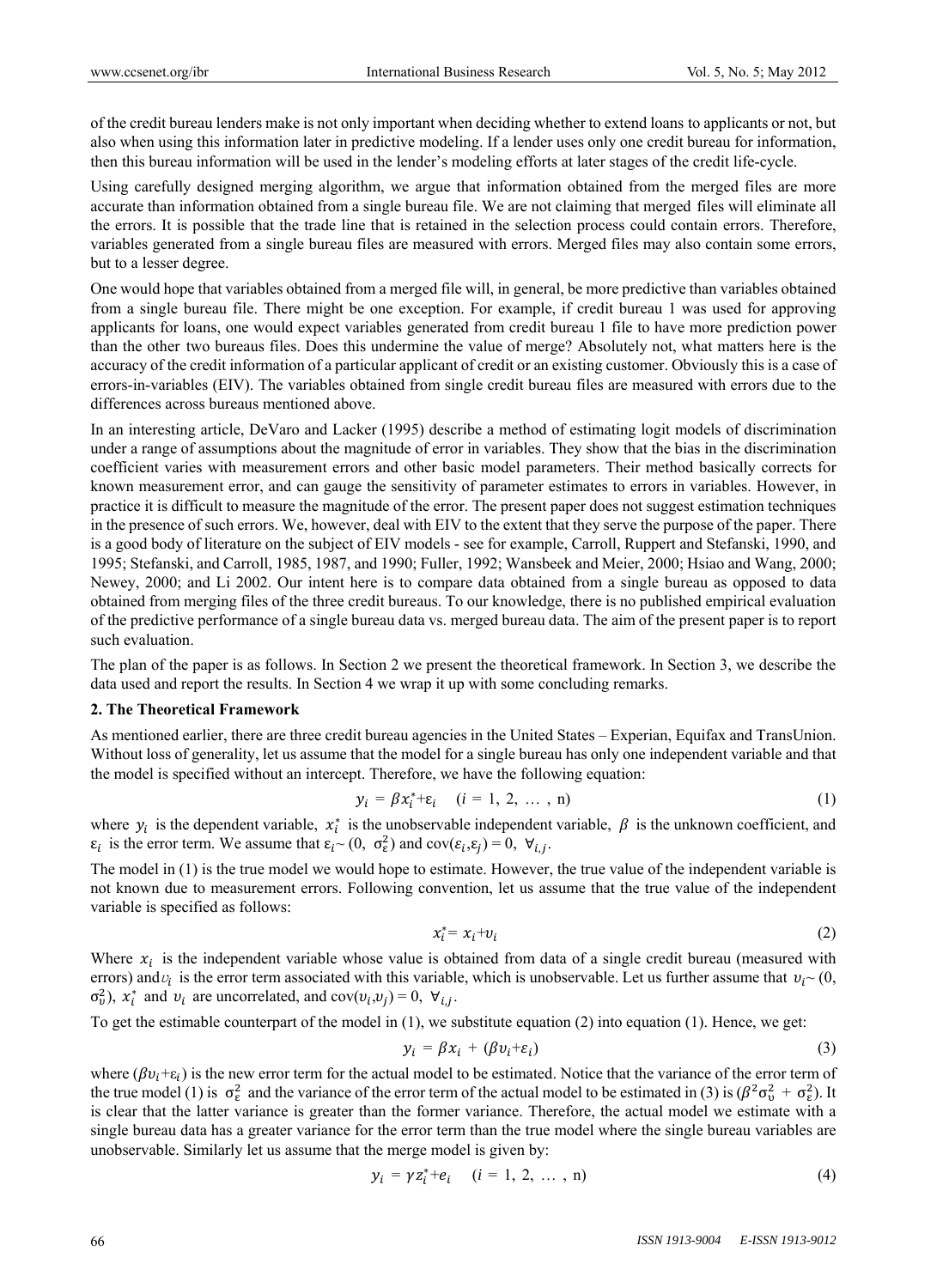where  $y_i$  is the dependent variable,  $z_i^*$  is the unobservable independent variable,  $\gamma$  is the unknown coefficient, and  $e_i$  is the error term. We assume that  $e_i \sim (0, \sigma_e^2)$ ,  $z_i^*$  and  $e_i$  are uncorrelated, and  $cov(e_i, e_j) = 0$ ,  $\forall_{i,j}$ . Furthermore, let the estimable counterpart of (4) given by:

$$
y_i = \gamma x_i + (\gamma \eta_i + e_i) \tag{5}
$$

Where  $z_i^* = z_i + \eta_i$  and the new error term is  $(\gamma \eta_i + e_i)$  with variance  $(\gamma^2 \sigma_\eta^2 + \sigma_e^2)$ . Given the above formulations we make the following testable hypotheses.

*Hypothesis 1*: The variance of the error term of an individual bureau model  $(\beta v_i + \varepsilon_i)$  will, in general, be different across bureaus. This difference results from the fact data obtained from different credit bureaus is different based on the justifications given above. Therefore, it is not expected to have similar results for the models developed using data from different credit data sources for the same individuals.

*Hypothesis 2*: The variance of the error term for the merge model is smaller than the variance of the error term of any individual bureau model i.e.  $(\gamma^2 \sigma_\eta^2 + \sigma_e^2) \leq (\beta^2 \sigma_v^2 + \sigma_e^2)$ . This stems from the fact that merged credit bureau files eliminate duplicate trade lines, keep only the selected duplicate trade line, and also keep unique trade lines across credit bureaus. To test this hypothesis, we use the mean square error (MSE) which is the variance of the error term divided by the degrees of freedom.

*Hypothesis 3*: Models generated using merge data will, in general, be more predictive than models generated using individual bureau data. This generous assumption is not always guaranteed to be true. If a lending institution uses a specific credit bureau data for its front-end decisions, one would expect a model that uses this specific bureau's data to be superior over any other model that uses data from any other source including merged data.

The models in (1) and (4) fall under the class of models known as errors-in-variables (EIV) models. In the context of linear models with the classical assumptions about the error term, it is well known that errors-in-variables cause biased and inconsistent estimates and the coefficient estimates are smaller than what they would have otherwise been. In the context of models with binary choice, EIV also result in asymptotically biased estimates of the parameters. Several bias correction methods are introduced in the literature.

#### **3. Data and Results**

In this section we use variables generated from single bureau reports and merged reports to test the three hypotheses above.

#### *3.1 Data*

The data used for this empirical section is obtained from a source that requested to be anonymous. Credit reports on existing customers are obtained from credit bureaus archives at the time of application for credit. The loan performance of these customers has been assessed by the lender and they have either defaulted or not defaulted during the performance window. The idea is then to predict the performance of new applicants given the characteristics identified by the logistic model. From the credit reports variables are generated and then the file is merged with the performance file which indicates whether a customer had defaulted or not. The final file thus contains the credit bureau variables and the performance indicator. One-thousand subjects were sampled from a pool of large objects. We have sampled in such a way that we have equal numbers of event (default) and non-event (non-default), i.e. 500 each. Credit bureau variables from the files of three credit bureaus were generated by the anonymous source for the same subjects. Also, variables for the merged files of the credit bureaus' files were generated by the anonymous source. We use logistic regression to estimate the models of the three credit bureaus' data as well as the merged data. Logistic regression is the most widely used form of binary regression [see for example, Berkson (1951), Cox (1970), Efron (1975), and Pregibon (1981)]. We will refer to the three credit bureaus as CB1, CB2 and CB3. This is not in the same order in which they are listed above. This was necessary to keep the credit bureaus anonymous.

#### *3.2 Results*

Using more than 200 credit bureau variables, we ran logistic regressions on the data based on single credit bureau files as well as data based on the merged credit bureau file. The variables that turned out be predictive in all models are listed in Table 1 with their definitions.

We let each model freely select the most predictive variables given the same set of selection criteria- stepwise. The stepwise method adds and removes variables based on the selection criteria specified. As a result, different models have different predictive variables - though some of the variables are common across models. The two variables  $x_1$  – the number of mortgage trade lines ever and  $x<sub>5</sub>$  - the number of months since most recent trade line was opened (a dummy variable) turned out to be significant and common across all models. For each regression model result, we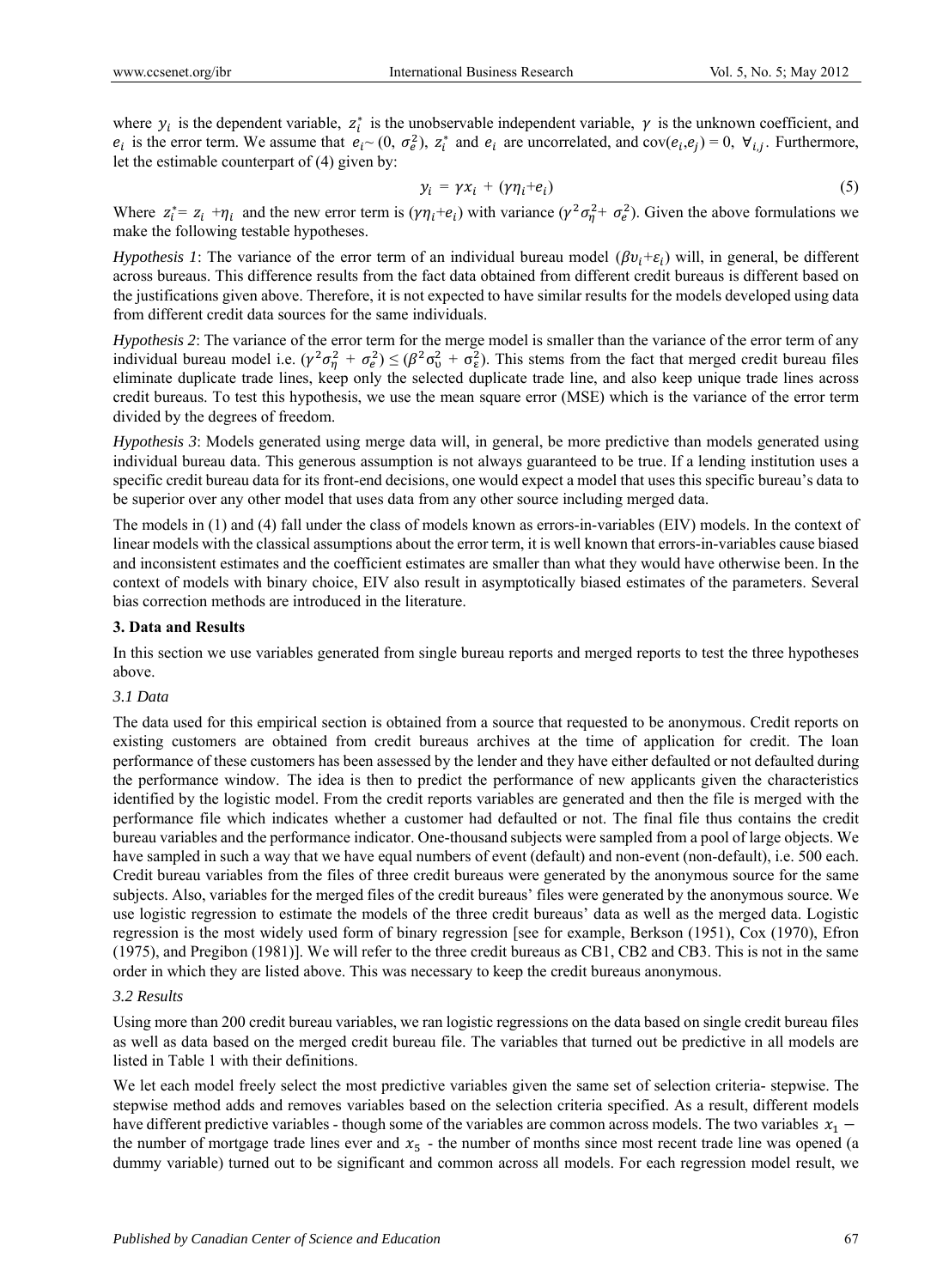display the coefficients estimate and the standard error of each coefficient estimate. The variables that were significant at the 5% level of significance were kept. The logistic regression results are shown in Table 2.

From these results, we obtain some model performance (prediction) measures such as the Kolmogorov-Smirnov statistic (KS), C-statistic and Mean Squared Error (MSE). These measures are presented in Table 3.

Our results show that the MSE differ across credit bureaus and this supports Hypothesis 1. The results also indicate that the MSE of the merge model is smaller than any of the single bureau models in supports Hypothesis 2. It is also interesting to notice that the merge model is more predictive than the single bureau models as we have generously hypothesized (see the KS and C-statistic values). This finding supports Hypothesis 3.

To eliminate any bias in these results due to having different predictive variables in different models as a result of the stepwise selection procedure, we also ran logistic regressions using the same set of variables in all four models and calculated these measures. The results are summarized in Table 4. Based on these results, the same conclusions arrived above hold. In particular, the merge model has the lowest MSE and is more predictive than the single bureau models as shown by higher KS and C-statistic values.

What do these findings mean to the lending financial institutions? It is very critical for the lending financial institutions to have accurate credit data on their applicants for loans. The decision whether to extend a loan to an applicant depends on the accuracy of the information obtained from the bureaus. With erroneous data, it is possible to extend a loan to an applicant that would have, otherwise, been declined or vice versa. Not only this, but also the accuracy of the data is needed by the lending institutions during the stages of customers' accounts management and predictive modeling. As such, it is not sufficient for these lending institutions to rely on obtaining files from a single credit bureau. The benefits of merged files were seen in the results above. As we mentioned above, lending institutions use single-bureau files to reduce their cost of obtaining data. The question that remains to be answered is: do the benefits of merged files (i.e. obtaining data from all three sources) outweigh the costs? We believe in sub-prime lending it is very essential to get accurate files on applicants, and as such, the benefits of merged files outweigh the cost of pulling these credit files. In prime lending, this question should be looked at on a case by case basis.

#### **4. Concluding Remarks**

In this paper, we argue that variables generated from merged credit files are not only accurate compared with variables generated from a single credit file, but they also have greater predictive power. Using simplified assumptions about the structure of the error terms, we have shown that the actual models we estimate using a single bureau data have larger variance for the error term than the error term of the true models with unobservable independent variable. Our results show that models estimated using variables from merged credit files have lower MSE and have better prediction power than models estimated using variables generated from a single credit file. Intuitively this makes sense as well. The merging algorithm combines the files of the three bureaus and makes the best out of them. Information that is lacking in one bureau file is obtained from the other two bureaus files and vice versa. Lending institutions must rely on data obtained from all three sources as long as the cost of doing so is less than the benefits found in merged files.

#### **Acknowledgments**

We acknowledge useful comments by an anonymous referee and appreciate bringing to our attention a relevant paper. Any remaining errors are our responsibility.

#### **References**

Berkson, J. (1951). Why I Prefer Logits to Probits. *Biometrics, 7*, 327-39. http://dx.doi.org/10.2307/3001655

Carroll, R. J., Ruppert, D., & Stefanski, L. A. (1990). Approximate Quasi-Likelihood Estimation in Models with Surrogate Predictors. *Journal of the American Statistical Association, 85*, 652-63. http://dx.doi.org/10.2307/2290000

Carroll, R. J., Ruppert, D., & Stefanski, L. A. (1995). *Measurement Error in Nonlinear Model*. New York: Chapman and Hall.

Cox, D. R. (1970). *The Analysis of Binary Data*. New York: Chapman & Hall.

DeVaro, J. L., & Lacker, J. M. (1995). Errors in Variables and Lending Discrimination, Federal Reserve Bank of Richmond. *Economic Quarterly*, *81*(3), 19-32.

Efron, B. (1975). The Efficiency of Logistic Regression Compared to Normal Discriminant Analysis. *Journal of the American Statistical Association, 70*(352), 892-898. http://dx.doi.org/10.2307/2285453

Fuller, W. A. (1987). *Measurement Error Model.* New York: Wiley and Sons. http://dx.doi.org/10.1002/9780470316665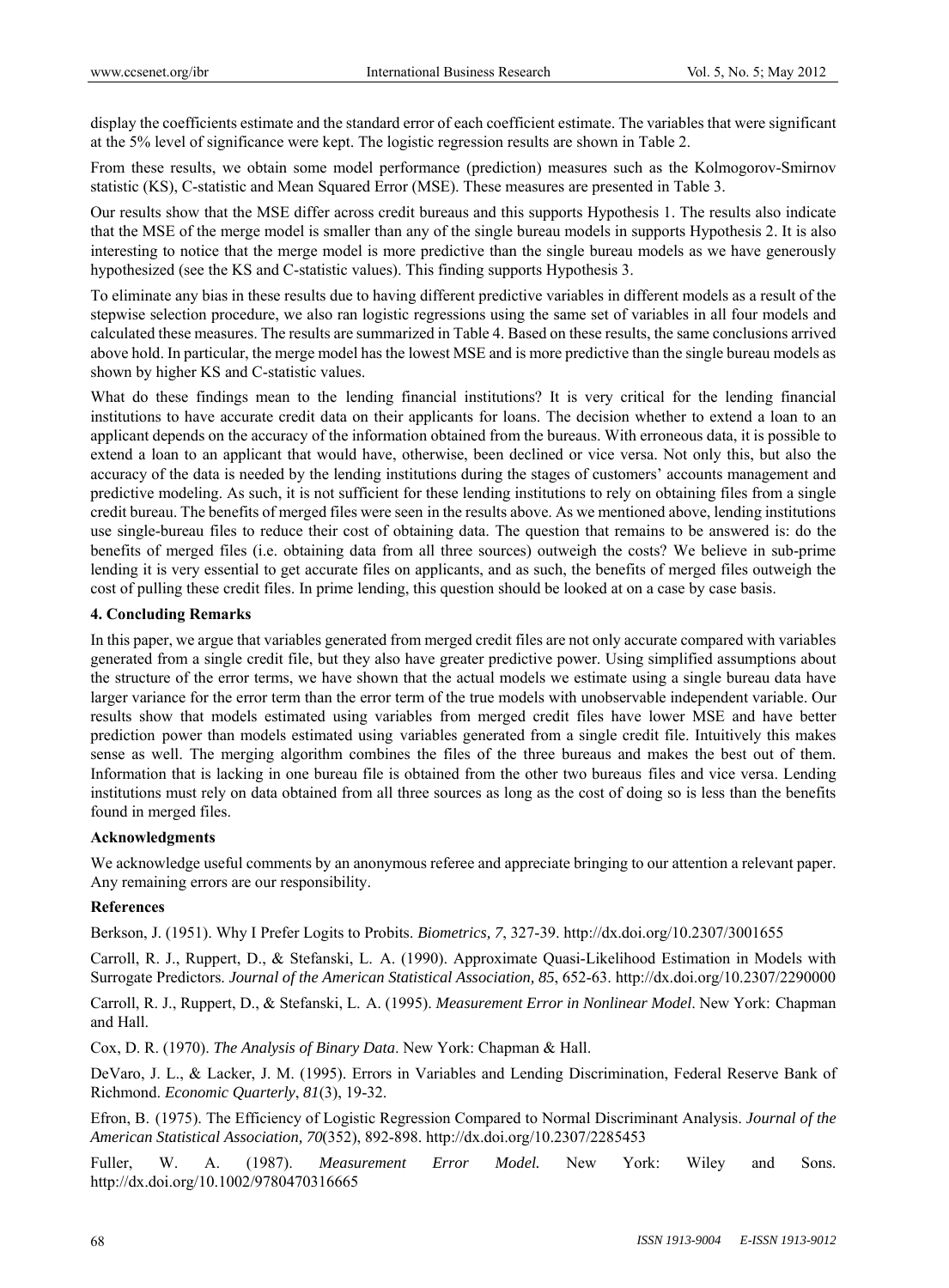Hsiao, C., & Wang, Q. K. (2000). Estimation of Structural Nonlinear Errors-in-Variables Models by Simulated Least-Squares Method. *International Economic Review, 41*, 523-42. http://dx.doi.org/10.1111/1468-2354.00074

Li, T. (2002). Robust and Consistent Estimation of Nonlinear Errors-in-Variables Models. *Journal of Econometrics, 110*, 1-26. http://dx.doi.org/10.1016/S0304-4076(02)00120-3

Newey, W. K. (2001). Flexible Simulated Moment Estimation of Nonlinear Errors-in-Variables Models. *Review of Economics and Statistics, 83*, 616-27. http://dx.doi.org/10.1162/003465301753237704

Pregibon, D. (1981). Logistic Regression Diagnostics. *Annals of Statistics, 4*, 705-724. http://dx.doi.org/10.1214/aos/1176345513

Rosner, B., Spiegelman, D., & Willett, W. C. (1990). Correction of logistic regression relative risk estimates and confidence intervals for measurement error: the case of multiple covariates measured with error. *American Journal of Epidemiology, 132*, 734-45.

Stefanski, L. A., & Carroll, R. J. (1985). Covariate Measurement Error in Logistic Regression. *Annals of Statistics, 13*, 1335-1351. http://dx.doi.org/10.1214/aos/1176349741

Stefanski, L. A., & Carroll, R. J. (1987). Conditional Scores and Optimal Scores for Generalized Linear Measurement Error Models. *Biometrika, 74*, 703-16. http://dx.doi.org/10.1093/biomet/74.4.703

Stefanski, L. A., & Carroll, R. J. (1990). Structural Logistic Regression Measurement Error Models. *Contemporary Mathematics, 112*, 115-27. http://dx.doi.org/10.1090/conm/112/1087102

Wansbeek, T., & Meier, E. (2000). *Measurement Error and Latent Variables in Econometrics*. Amsterdam: Elsevier.

| Table 1. Definitions of predictive variables |  |
|----------------------------------------------|--|
|----------------------------------------------|--|

| Variable    | Definition                                                                   |  |
|-------------|------------------------------------------------------------------------------|--|
| $x_1$       | Number of mortgage trade lines ever                                          |  |
| $x_{2}$     | Number of currentlty 30-day rated delinquent trade lines                     |  |
| $x_3$       | Number of inquiries in credit file.                                          |  |
| $x_4$       | Number of trade lines opened in the last 6 months                            |  |
| $x_{5}$     | Dummy Variable: number of months since most recent trade line was opened     |  |
| $x_{6}$     | Dummy Variable: number of months since most recent collection occurred       |  |
| $x_7$       | Number of Installment trade lines ever                                       |  |
| $x_{8}$     | Number of trade lines that were opened in the last 12 months                 |  |
| $x_{\rm q}$ | Sum of monthly payments for all open Revolving trade lines                   |  |
| $x_{10}$    | Number of open trade lines never delinquent and have balance $\ge$ = \$1,000 |  |
| $x_{11}$    | Number of inquiries in the last 3 months                                     |  |
| $x_{12}$    | Number of 30-day revolving trade lines in the last 13-24 months              |  |
| $x_{13}$    | Number of open Finance company trade lines with balance                      |  |
| $x_{14}$    | Percentage of open trade lines with balance never reported delinquent        |  |
| $x_{15}$    | Revolving Burden                                                             |  |
| $x_{16}$    | Number of open charge card trade lines                                       |  |